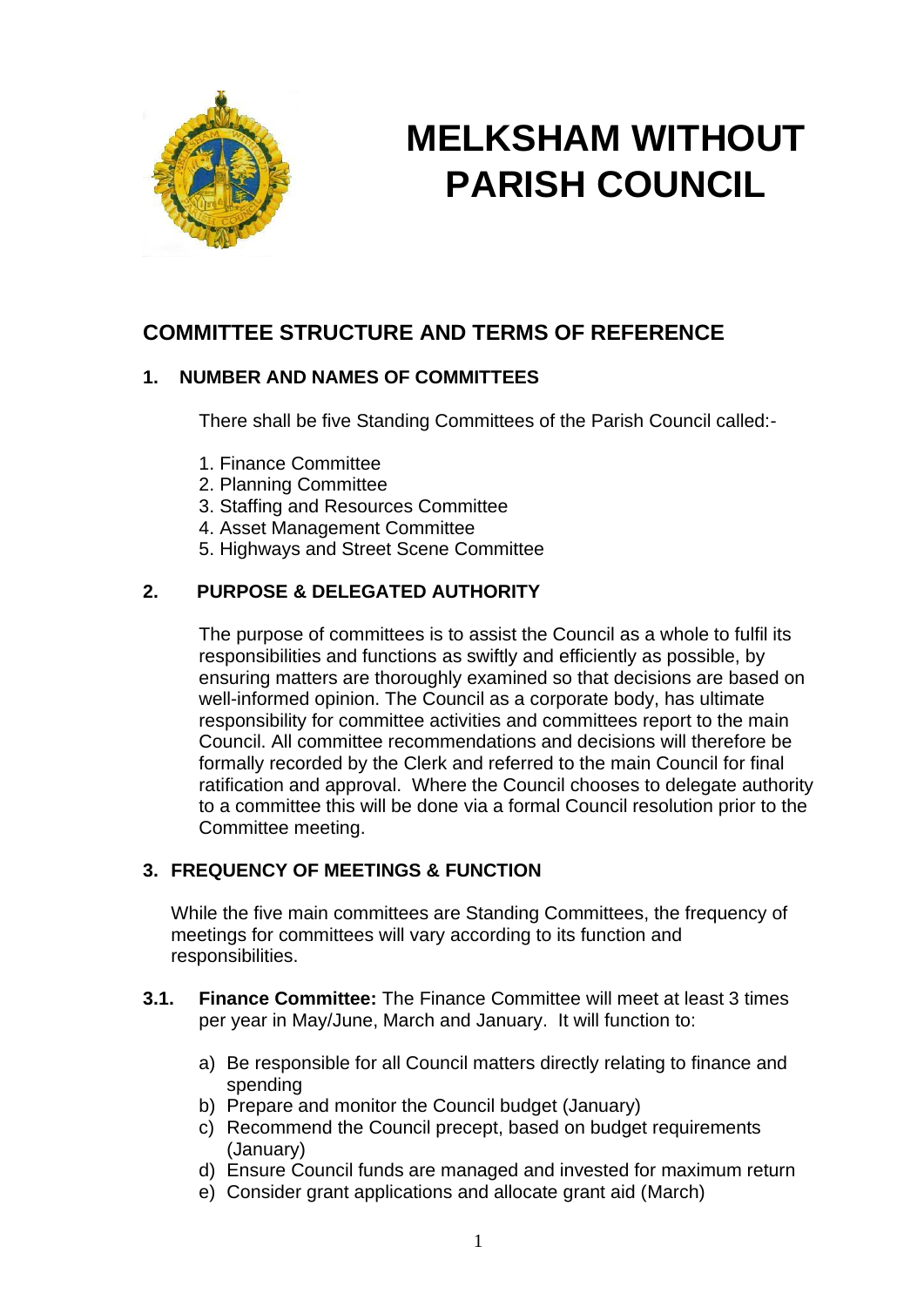- f) Carry out an Annual Review of the Council Insurance Policy to ensure Council assets are properly insured and liabilities covered (May)
- g) Carry out an Annual Review of Financial Regulations & Risk Register (May/June)
- h) Carry out a review of Year End Accounts, Audit requirements and Compliance to Transparency Code (May/June)
- i) Finance Committee members will approve accounts at Council meetings and sign cheques and authorise online banking payments in the office monthly (2 signatories). Currently being authorised at home and accessing records for verification remotely due to Covid **Restrictions**
- **3.2. Planning Committee:** The Planning Committee will meet every 3 weeks to review planning applications if necessary. It will function to:
	- a) Ensure all planning applications are properly considered within the legal time framework of three weeks, set by Wiltshire Council. The Planning Committee has delegated powers to submit comments on planning applications, licenced premises applications, street trading applications and pre-application consultations. Officers have delegated powers to automatically submit original comments made on the planning application, to the Planning Inspectorate for Appeals.
	- b) Consider other planning matters and correspondence, including any queries and discussions relating to s106 legal agreements.
	- c) Refer any planning item to Full Council as and when necessary.
	- d) Nominate Committee members to attend planning inquiries, and Wiltshire Council Planning Committees (Strategic & Western Area) and to attend planning site meetings.
	- e) To Review the minutes of the Neighbourhood Plan Steering Group Meetings.
	- f) To meet with developers at pre-application stage and as projects progress, in line with the Pre-App Policy in the Neighbourhood Plan.
- **3.3 Staffing and Resources Committee:** The Staffing and Resources Committee will meet at least twice per year and at other times if necessary. It will function to:
	- a) Appoint members of staff in liaison with the Clerk.
	- b) Conduct staffing interviews and assessments.
	- c) Assess job contracts and job descriptions to ensure they meet Council requirements and are in line with current legislation.
	- d) Be responsible for staff health and safety in the work environment and risk assessment.
	- e) Encourage appropriate training for staff development
	- f) Advise on staff-related matters; e.g. appropriate pay rates, disciplinary matters, disputes etc
	- g) Review staffing policies regularly.

Should any disciplinary matter be discussed by the Staffing Committee, then the Chair of Council will leave the room.

**3.4 Asset Management Committee:** The Asset Management Committee will meet as required. It will function to: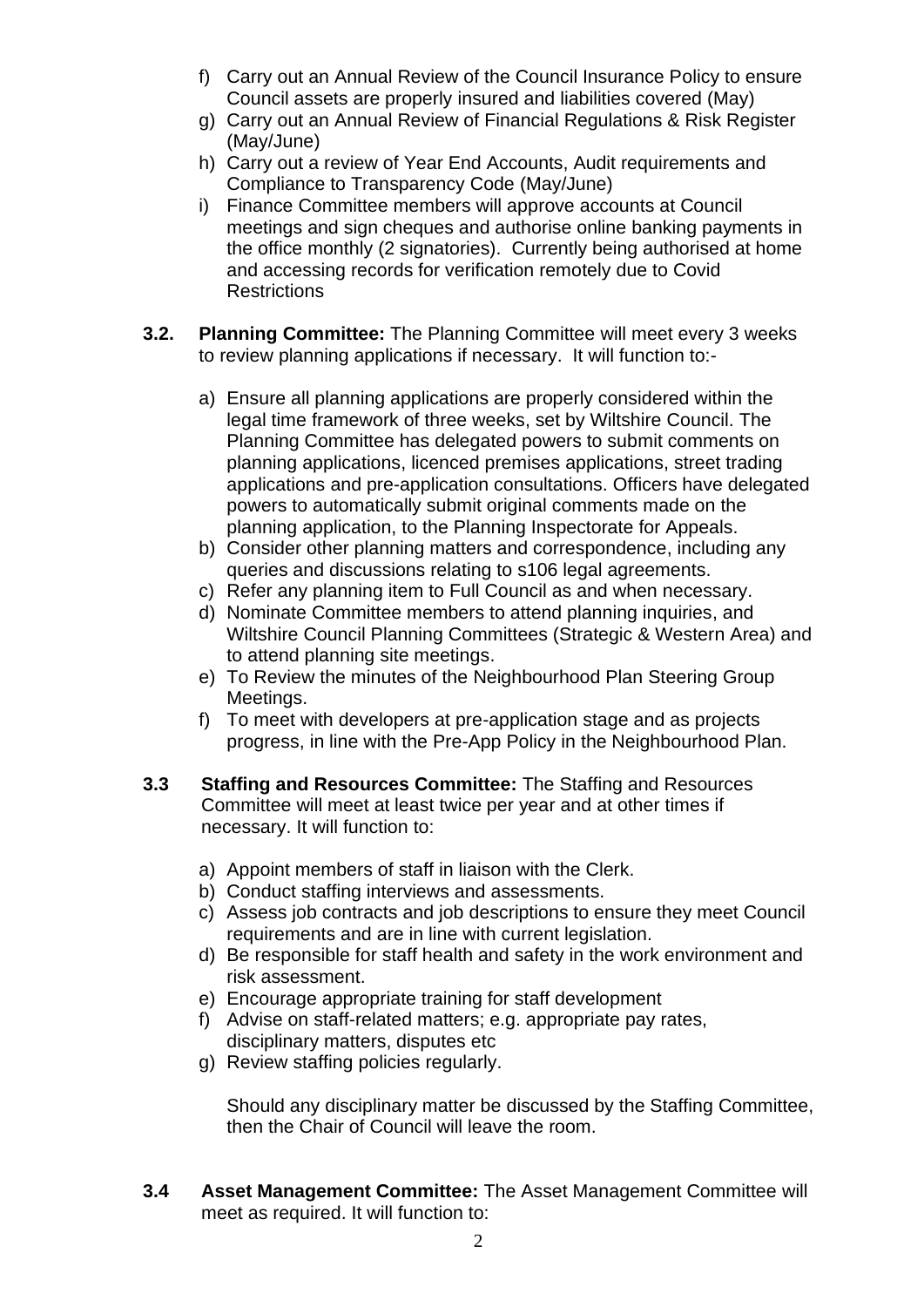- a) Seek quotes on the provision, maintenance, repair or renewal of assets in the parish to inform the Finance Committee/Full Council.
- b) Review and assess quarterly written play area reports, identifying any actions required; and Annual Independent Play Area inspection reports.
- c) Address continued management of Bowerhill Pavilion and Sports Field, including annual maintenance contracts and the promotion of hiring of the facilities.
- d) Liaise with Shaw Village Hall Management Committee to ensure maintenance schedules are adhered to so the building is suitably maintained and insured for its users.
- e) Review Allotment Tenancy Agreement and annual rent charges. Consider correspondence and requests from Allotment Tenants.
- f) Officers to have delegated powers to accept new bookings for the Bowerhill Sports Field and arrange suitable charges and for the Clerk to consult with the Chair and Vice Chair of the Asset Management Committee if necessary.
- g) Review Council resources, including parish and office equipment, to ensure staff are properly equipped to carry out work demands.
- h)
- **3.5 Highways and Streetscene Committee:** The Highways and Streetscene Committee will meet every three months in line with Wiltshire Council Community Area Transport Group (CATG). It will function to:
	- a) Consider all Highways, Footpaths & Rights of Way issues, recommending those to be supported and requested for action via CATG, within a timeframe that allows the Council Appointed Representative to report back to the next CATG meeting.
	- b) Officers have delegated powers to consider all non-statutory Highways and Streetscene jobs to be carried out by the Parish Steward, prioritise these and report to Wiltshire Council using their approved system. The committee will set the overall priorities for the Parish Steward tasks.
	- c) Consider correspondence and requests from residents on Highways and Streetscene matters.
	- d) Make recommendations for jobs to be addressed by the Parish Caretaker that do not fall under the statutory remit of Wiltshire Council or the Parish Steward.

## **4. CHAIRMAN & MEMBERSHIP**

The Chair and Vice-Chair will be ex-officio members on all committees **(To review during 4 year term of office)**

In line with Standing Order 4)d)vi) Every Committee shall at its first meeting before proceeding to any other business elect a Chair and may elect a Vice-Chair who shall hold office until the next Annual Meeting of the Council. If both the Committee Chair and Vice-Chair are unable to attend, the Committee may elect a Chair for that Meeting.

Every member of the Council will be expected to serve on at least one **Committee.**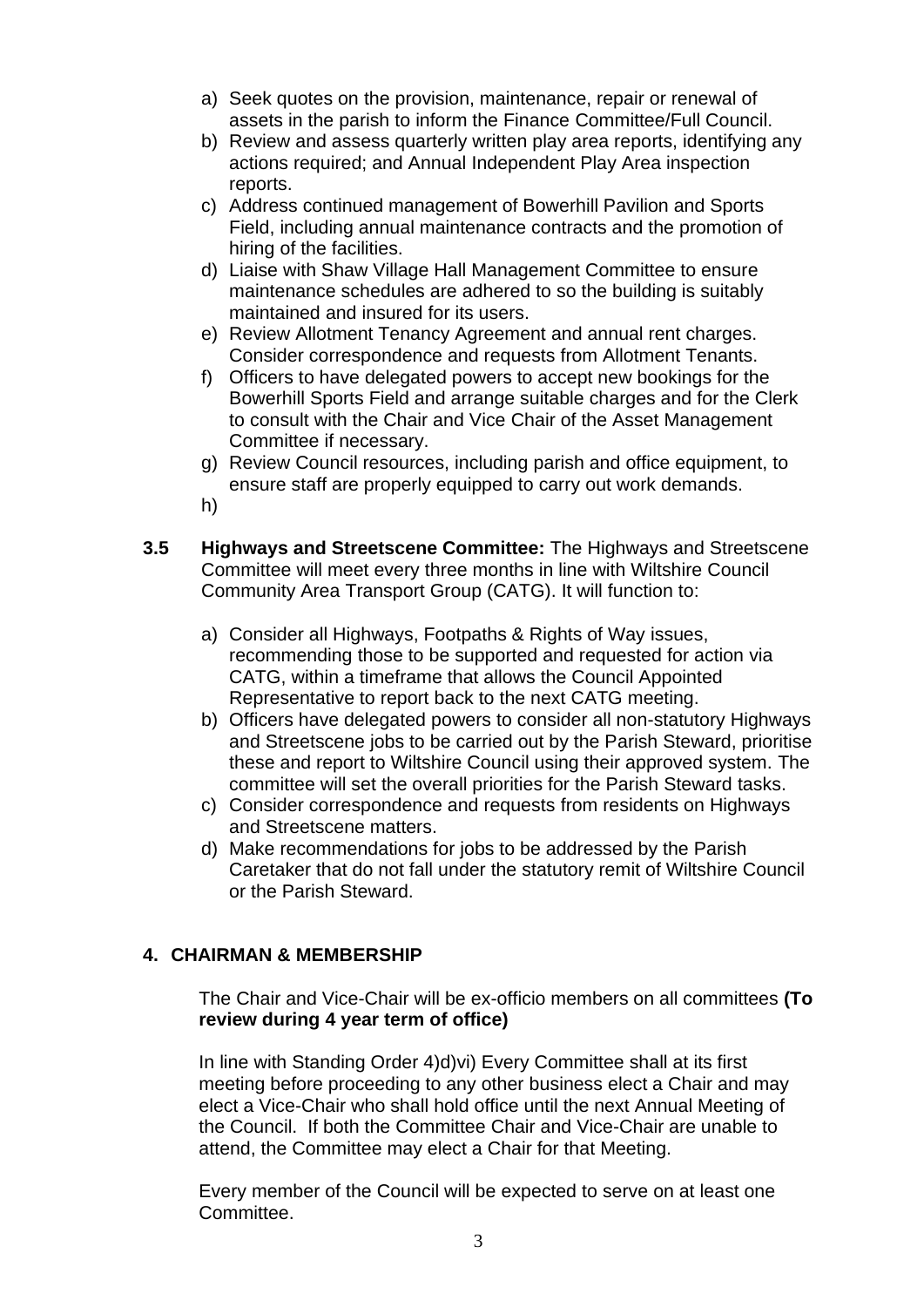The quorum for committees wholly comprised of Council Members is half of the members on each committee **(All committees are currently 7 members, therefore the Quorum is 4 Members).**

Only members nominated to serve on a Committee may vote on committee decisions made, unless attending as a substitute.

In line with Standing Order 4d)v) A member who is unable to attend a committee meeting may send another suitable councillor as a substitute for that meeting. The substitute may then vote in that meeting on any resolution on behalf of the committee member. The member must inform an officer of the proposed substitution in advance of the committee meeting.

All Council members are welcome to attend any Committee meetings and may speak at the discretion of the Chair.

#### **5. NUMBER OF MEMBERS ON COMMITTEES**

The number of members on committees will be as follows:

#### **Finance Committee**

Chair, Vice-Chair & 5 Council members

#### **Planning Committee**

Chair, Vice-Chair & 5 Council members

#### **Staffing & Resources Committee**

Chair, Vice-Chair & 5 Council members

#### **Asset Management Committee**

Chair, Vice-Chair & 5 Council members

#### **Highways & Streetscene Committee**

Chair, Vice-Chair & 5 Council members

#### **6. RULES OF AGENDA, PROCEDURE AND DEBATE**

Any item for an Agenda on any committee, if not referred to the Committee by Full Council will need to be communicated in writing (email is sufficient) to the Clerk at least ten days prior to the Committee Meeting in question.

The Clerk will give Committee members at least three days clear notice of a committee meeting, including Saturdays but excluding Sundays. All